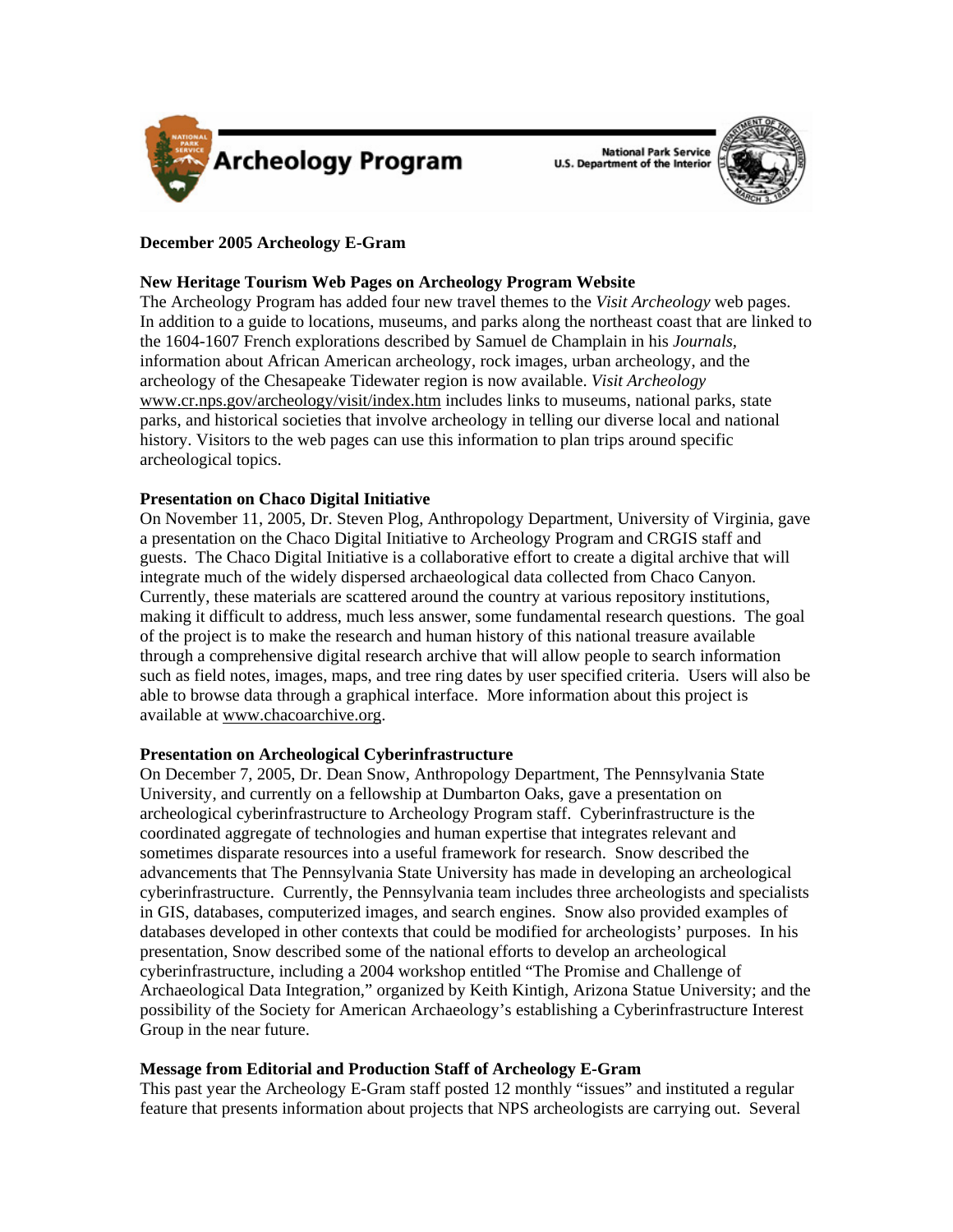of the Projects in Parks stories came from PMIS project reports. Two stories developed out of trip reports submitted by NPS archeologists who carried out archeological assessments after Hurricanes Katrina and Wilma. One Project in Parks feature was picked up by CRM Journal editors, and a longer discussion of the Sitka Archeological Survey will be published as a Research Report. Our readership has grown as well. Currently, the Archeology E-gram is sent to all NPS archeologists, four list-serves, and a wide range of park superintendents, cultural resource managers, and federal archeologists. We have thoroughly enjoyed working with everyone who contributed to the Archeology E-Gram. The production and editorial staff of the Archeology E-Gram hope that you have found the newsletter useful, and wish you all the best for the holidays and the coming year.

# **Projects in Parks: NPS Archeologist Conducts Archeological Site Assessments after Hurricane Wilma**

Hurricane Wilma made landfall on the southwest Florida coast near Cape Romano on October 24, 2005, with Category 3 intensity. The system continued to accelerate northeastward, crossing Florida in less than five hours. It moved into the Atlantic just to the north of Palm Beach as a Category 2 hurricane.

Hurricane Wilma damaged archeological resources in four national parks in its path: Everglades National Park, Big Cypress National Preserve, Dry Tortugas National Park, and Biscayne National Park. SEAC Archeologist Margo Schwadron conducted hurricane damage assessments for 31 archeological sites at all four parks, providing current ASMIS (Archeological Site Management Information System) condition assessments and management recommendations for immediate corrective actions.

#### **Archeological Condition Assessments**

Archeological condition assessments, such as the ones carried out by Schwadron, are essential for the development of plans for responding to natural disasters, such as hurricanes, floods, and fires, as well as for general resource management. Condition information available from inspections prior to storms or other damaging events provides baseline information against which storm damage can be identified. Assessments carried out shortly after the damage occurs provide updated information about threats and disturbances to archeological sites, and are the basis for treatment or protection.

Archeological condition assessments are an essential part of the Service's Systemwide Archeological Inventory Program (SAIP). These assessments are needed to evaluate archeological sites for their scientific, archeological, and historical significance and values. They also are the basis for decisions about treatment to preserve significant scientific, archeological, and historical data from all sites threatened with irreparable loss, damage, or destruction.

Information gained from condition assessments is key to achieving national and park program goals. The baseline summary data are recorded in the NPS's standardized database, ASMIS. ASMIS records contain management information on the condition, threats and disturbances, site location, site documentation and description, proposed treatments, and management actions for known park archeological sites. It is a source for information in annual reports on national and park Strategic Planning goals to comply with the Government Performance and Results Act (GPRA), and on heritage assets for the annual NPS Accountability Report. The information collected by Schwadron will be used to update ASMIS site records.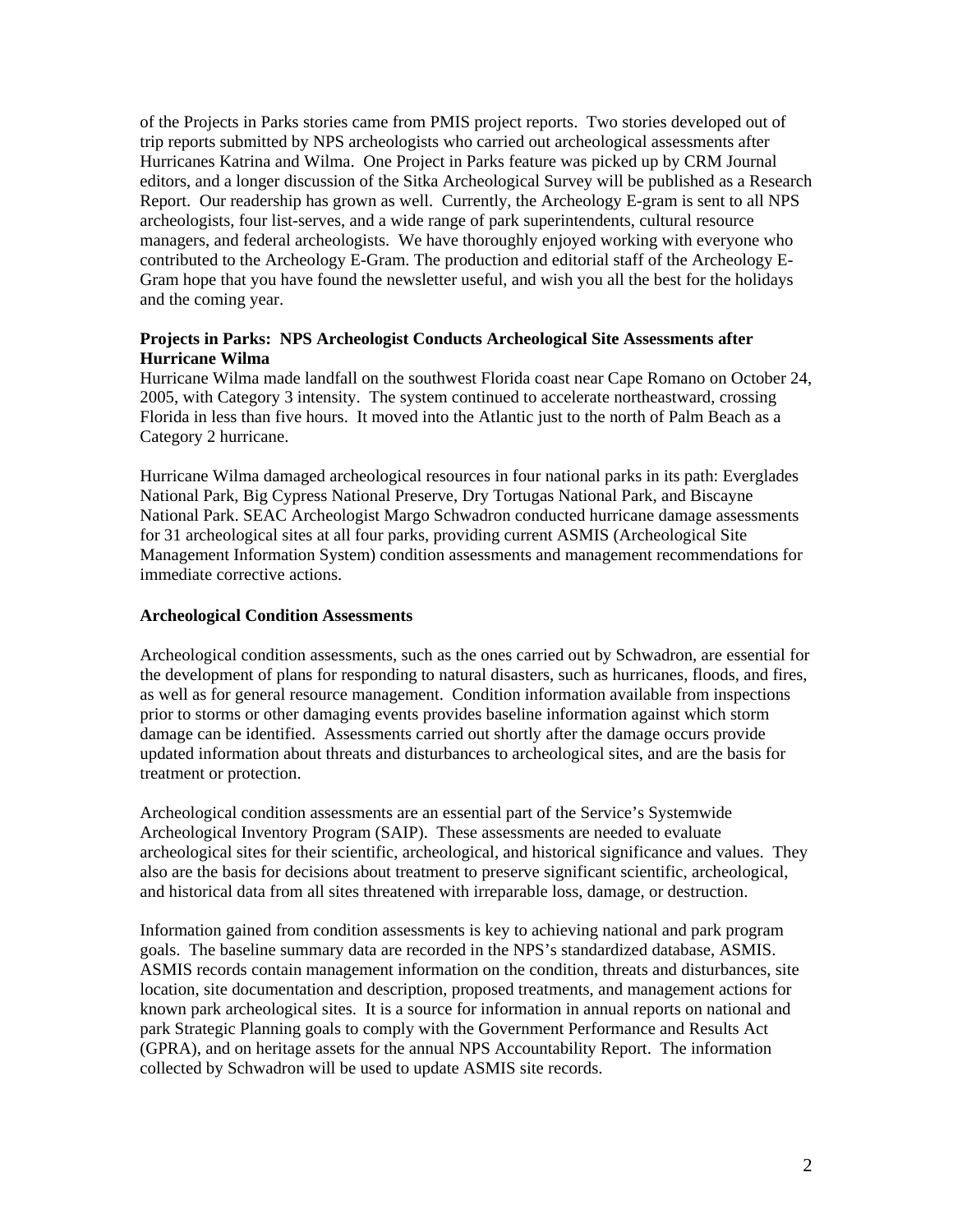### **Everglades National Park**

Currently, 230 archeological sites have been identified and documented at Everglades National Park. It was only possible, however, to assess a small sample of archeological sites as part of this incident. The sample of assessed sites was chosen based on several criteria: potential for wind and storm surge damage, as predicted by models using GIS data; listing on the National Register; potential for exposure of human remains; and accessibility to the public. Assessed sites were concentrated in the park's Ten Thousand Islands District, a sub-tropical wilderness waterway containing shallow estuaries and a maze of remote mangrove islands. Sites were accessed by motor boat, canoe, foot, and, in one case, by helicopter. Schwadron was assisted by park Law Enforcement Officers Tom Iandimarino and Steve Rice, and by SET (Special Event Team) rangers assigned to the incident.

Damage assessments were conducted for 16 archeological sites. Six sites were found to be in good condition, with no corrective action needed. Ten archeological sites, however, were assessed to be in poor condition: six shell midden sites and four outer gulf-site beach sites.

The shell midden sites, Turner River Mounds, Sandfly Key, Russell Key, West Pass, Lopez Place, and Watson Place are listed on the National Register of Historic Places as representing some of the most unique and significant prehistoric examples of earth and shell midden architecture within the national park system. The sites contain complex arrangements such as rows of conical mounds, parallel and semicircular shell midden ridges, ditches, canals, plazas, and temple mounds.

The shell works sites are suffering continual loss of integrity from ongoing erosion. Without appropriate corrective actions, these sites will undergo further degradation, and the site's data potential for historical or scientific research will be diminished. Irreplaceable data is being lost from these important prehistoric monuments. Immediate corrective actions were recommended: data recovery, archeological testing, and stabilization.

Data recovery is the preferred action for all six shell works sites, since natural forces such as stream bank erosion, changes in hydrology and water levels will continue to impact these mound sites, and stabilization is often temporary and expensive. Data recovery assures that the site's data is recovered and preserved before it is lost.

The eroded outer gulf key beach sites are Pavilion Key, North Pavilion Key, Mormon Key, and Old Turkey Key. All four sites showed evidence of severe deterioration and erosion due to storm surge. The corrective action recommended is archeological testing, since it is unknown whether any *in situ* archeological deposits remain at these sites. Without knowing if intact archeological deposits are extant at these sites, their conditions can not be assessed accurately and appropriate corrective treatments can not be recommended. Data recovery is likely going to be the corrective action recommended, however.

## **Big Cypress National Preserve**

GIS data was used to model wind speed and storm surge to predict the archeological sites that were most likely to have received the greatest damage. Sites located in the southern portion of the preserve, along rivers, and in the coastal mangrove zone of the preserve were predicted to be most likely to have been damaged.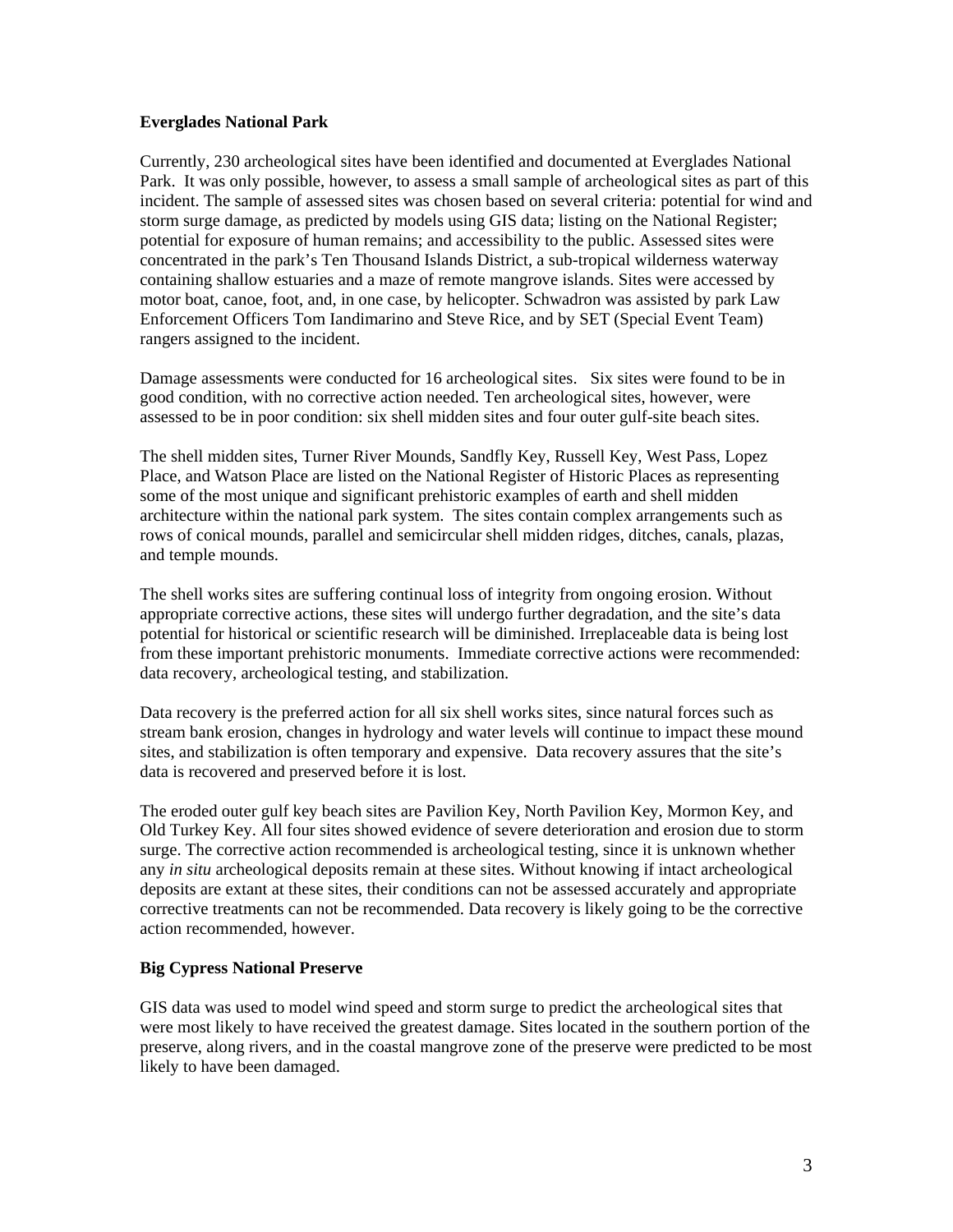Schwadron, assisted by Big Cypress National Preserve plant specialist Jimi Sadle, assessed 11 archeological sites for damage. The sites included several historic Seminole sites, a nineteenth century trading post, prehistoric earth and shell mounds, and a series of midden hammock sites located along the Turner River. Sites were mostly accessed by canoe, but also by airboat and helicopter.

Fortunately, all sites were found to be in good condition, with only minor tree falls. The invasive Brazilian pepper has become so severely overgrown in many of the hammock sites that it is impossible to see the ground surface for condition assessments. The extensive tree roots of these trees may soon compromise the integrity of the archeological deposits by displacing archeological strata.

## **Dry Tortugas National Park**

The Dry Tortugas are a series of seven islands and coral reefs. Schwadron assessed damage to Fort Jefferson, on Garden Key, and assessed damage to historic structures on Loggerhead Key. The archeological resources of Dry Tortugas suffered moderate damage.

Fort Jefferson, named for Thomas Jefferson, is sixteen acres in size, and almost completely covers the island. Construction of the fort began in 1846. The walls were fifty feet high and eight feet thick and enclose two tiers. A third level of gun emplacements is located on the top of the walls. The structure is considered to be the largest masonry fort in the western hemisphere. It housed 450 guns and 1500 troops. During the early years of the Civil War, the fort was used as a supply depot for the distribution of rations and munitions to Federal troops in the Mississippi Delta, and as a supply and fueling station for the Union naval forces engaged in the blockade of the Confederacy. The fort also served as a Federal prison.

Damage was concentrated in several areas of Fort Jefferson, including the seaplane launch, the campground, and areas of the moat wall. In the area of the seaplane launch, at least one vertical meter of beach sand was removed from land adjacent to the moat wall. Much debris from various stages of fort building and rip rap for beach stabilization was uncovered, which consisted of broken and whole bricks, some as partial sections with mortar still in place, and occasional pieces of granite and slate. Material exposed along the beach was obviously debris used as fill, likely for beach erosion control. Several sections of the moat wall are gone.

A "cast" of a Rosendale cement barrel, dating to the 1840s-1870s, was uncovered from the beach. The Rosendale barrel once held powdered cement for mixing mortar for fort construction. The barrel was, likely, lost during unloading or in a shipwreck. It was dropped into the water where it became inundated with sea water, and then hardened into cement. Over time, the wood barrel rotted away, leaving a cement cast. It is also possible that it was placed their intentionally by occupants of the fort to help build or stabilize the beach area. The cast weighed approximately 300 pounds, and was situated in an upright, angular position, suggesting that it may have been dropped in place. The Rosendale cement barrel was carefully uncovered and removed to a safe location within the fort, since it was an artifact dating to the construction of the fort.

Loggerhead Key damage was largely restricted to several historic structures. The "Little House" and the Coast Guard house suffered structural damage. The lighthouse had several windows blown out and possible damage to the beacon light. The Carnegie Marine Biological Laboratory Site Complex and Alfred Goldsborough Mayor Monument were examined, but there was no apparent damage to the ruins, the sign, or the site. It appears that this part of the island was submerged during the hurricane, and sand was deposited over the key.